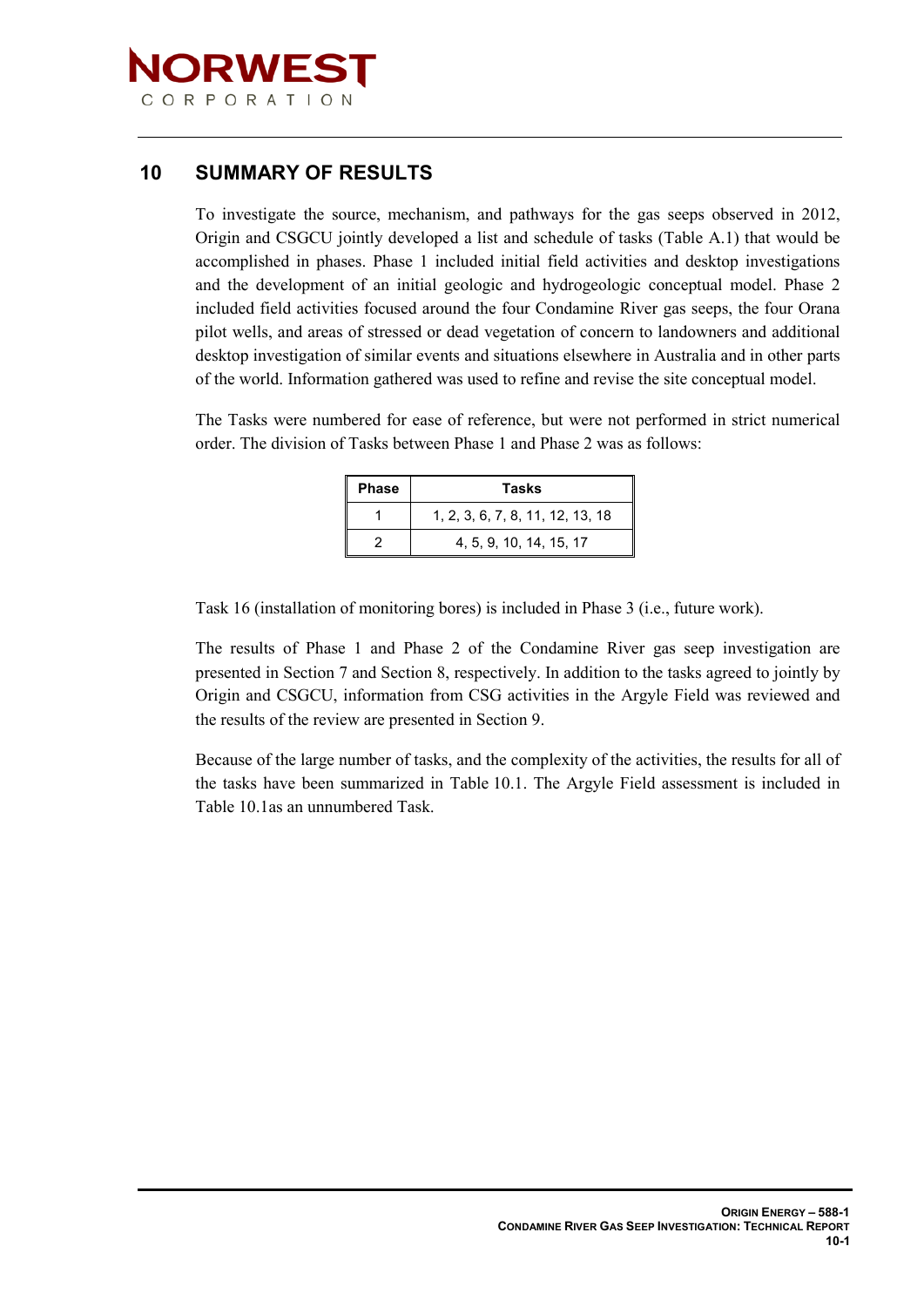

| <b>TABLE 10.1</b>                |  |
|----------------------------------|--|
| <b>RESULTS BY PHASE AND TASK</b> |  |

| <b>Phase</b> | <b>Task</b>                                                                                                             | <b>Results</b>                                                                                                                                                                                                                                                                                                                                                                                                                                                                                                                                                                                                                                                                                                                                                                                                    |  |  |
|--------------|-------------------------------------------------------------------------------------------------------------------------|-------------------------------------------------------------------------------------------------------------------------------------------------------------------------------------------------------------------------------------------------------------------------------------------------------------------------------------------------------------------------------------------------------------------------------------------------------------------------------------------------------------------------------------------------------------------------------------------------------------------------------------------------------------------------------------------------------------------------------------------------------------------------------------------------------------------|--|--|
|              |                                                                                                                         | 1. In 2012, the Orana 8, Orana 9, Orana 10, or Orana 11 pilot wells did not appear to be<br>acting as pathways for gas migration to the ground surface.                                                                                                                                                                                                                                                                                                                                                                                                                                                                                                                                                                                                                                                           |  |  |
|              | Task 1 - Status of Surrounding CSG<br>Wells<br>(see Section 7.1)                                                        | 2. Orana $8$ – cement plugs were placed to isolate the lower formations with the top of<br>the cement at 110.5 mGL. The upper cement plug does not cover several coals in<br>the Upper Juandah and does not extend into the intermediate casing shoe. Coal<br>seams in the Upper Juandah Coal Measures (located from approximately 94 mGL to<br>103 mGL) were intentionally left open to allow pressure monitoring in this zone.<br>Orana 9, 10, and 11 are constructed with pre-perforated production casing in open-<br>3.                                                                                                                                                                                                                                                                                      |  |  |
|              |                                                                                                                         | holes.<br>1. 45 water and coal exploration bores were initially identified, 25 bores considered key                                                                                                                                                                                                                                                                                                                                                                                                                                                                                                                                                                                                                                                                                                               |  |  |
|              | Task 2 - Status of Surrounding<br>Landowner, Government, and Coal Mine<br><b>Exploration Bores</b><br>(see Section 7.2) | to the investigation were located in the field.<br>Most bores are completed in the Springbok Sandstone and/or the WCM.<br>2.<br>In some cases, it is not known whether a bore is completed in the Springbok<br>3.<br>Sandstone, WCM, or both; therefore samples collected and measurements made                                                                                                                                                                                                                                                                                                                                                                                                                                                                                                                   |  |  |
|              |                                                                                                                         | cannot be assigned to a particular formation.<br>Methane was detected in the headspace of 17 bores.<br>4.<br>Stable isotope analysis indicates that the gas in two water bores is similar to CSG<br>5.<br>gas and the gas seeping at the four locations in the Condamine River.<br>Baseline (pre-seep) water level and quality data is available for many bores.<br>6.<br>Assessing whether concentrations of methane change with time and if changes are<br>$7_{\cdot}$<br>related to CSG production requires systematic and ongoing monitoring.<br>Water and coal exploration bores that contain methane have a potential to act as<br>8.<br>conduits for gas migration into overlying aquifers and to the atmosphere.<br>Water and coal exploration bores may contribute to depressurizing the Springbok<br>9. |  |  |
|              |                                                                                                                         | Sandstone and WCM.                                                                                                                                                                                                                                                                                                                                                                                                                                                                                                                                                                                                                                                                                                                                                                                                |  |  |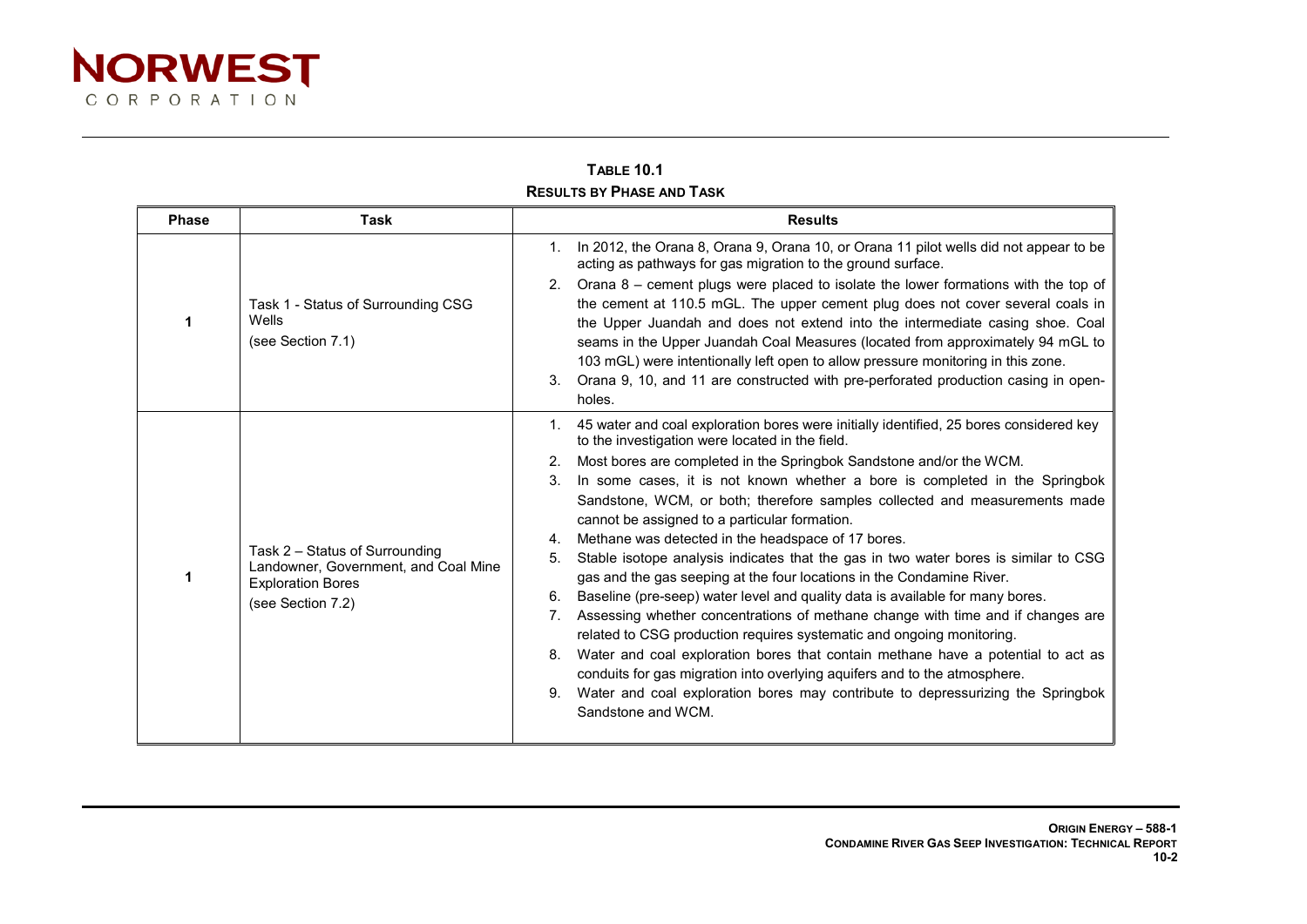

| <b>Phase</b> | Task                                                                                   | <b>Results</b>                                                                                                                                                                                                                                                                                                                                                                                                                                                                                                                                                                                                                                                                                                      |  |  |
|--------------|----------------------------------------------------------------------------------------|---------------------------------------------------------------------------------------------------------------------------------------------------------------------------------------------------------------------------------------------------------------------------------------------------------------------------------------------------------------------------------------------------------------------------------------------------------------------------------------------------------------------------------------------------------------------------------------------------------------------------------------------------------------------------------------------------------------------|--|--|
|              | Task 3 - Condamine River Methane Gas<br>- Geochemical Analysis<br>(see Section 7.3)    | Stable isotope analysis indicates that the gas from the 4 gas seeps and 2 water<br>1.<br>bores is biogenic from microbial reduction of CO <sub>2</sub> , and not from microbial acetoclastic<br>reaction (i.e., "swamp gas" or fermentation).<br>CSG produced from both the WCM and Springbok Sandstone is biogenic from<br>2.<br>microbial reduction of $CO2$ and based upon currently available data it appears to be<br>isotopically similar.                                                                                                                                                                                                                                                                    |  |  |
|              | Task 6 - Initial Landowner Interviews<br>(see Section $7.4.1$ )                        | More than 30 landowners were interviewed.<br>1.<br>Methane seepage and bubbles had not been observed or noticed by those<br>2 <sub>1</sub><br>interviewed at the Pump Hole, Fenceline, or Camping Ground seeps prior to the<br>2012 observations.<br>Bubbles had been observed at the Rock Hole seep prior to the 2012 observations.<br>3.<br>Methane was known to occur historically in many of the water and coal exploration<br>4.<br>bores prior to CSG development in the Surat Basin.                                                                                                                                                                                                                         |  |  |
|              | Task 6 - Field Reconnaissance<br>(see Section 7.4.2)                                   | Approximately70 km of Condamine River and 21 km of Charleys Creek investigated.<br>$1_{\cdot}$<br>Observations confirmed only 4 seep locations in the Condamine River.<br>2.<br>Minor bubbling likely due to natural processes, such as bacterial fermentation of<br>3.<br>organic matter.                                                                                                                                                                                                                                                                                                                                                                                                                          |  |  |
|              | Task 7 - Additional Landowner<br>Interviews and Literature Review<br>(see Section 7.5) | Published documents indicate that methane has been encountered in some bores<br>since the early 1900s and that the eastern edge of the Surat Basin in this area has<br>been the target for gas exploration because of "gas shows" in water bores.<br>Bore card reports indicate that coal seams were encountered in 14 of the landowner<br>2.<br>bores.<br>Bore card reports for many bores specifically list coals as the aquifer.<br>3.<br>It is not unexpected that water bores that are completed in coal seams will contain<br>4.<br>methane. As the bore is pumped and hydrostatic pressure drops, gas desorbs from<br>the coals. When pumping stops and the water level recovers gas desorption may<br>stop. |  |  |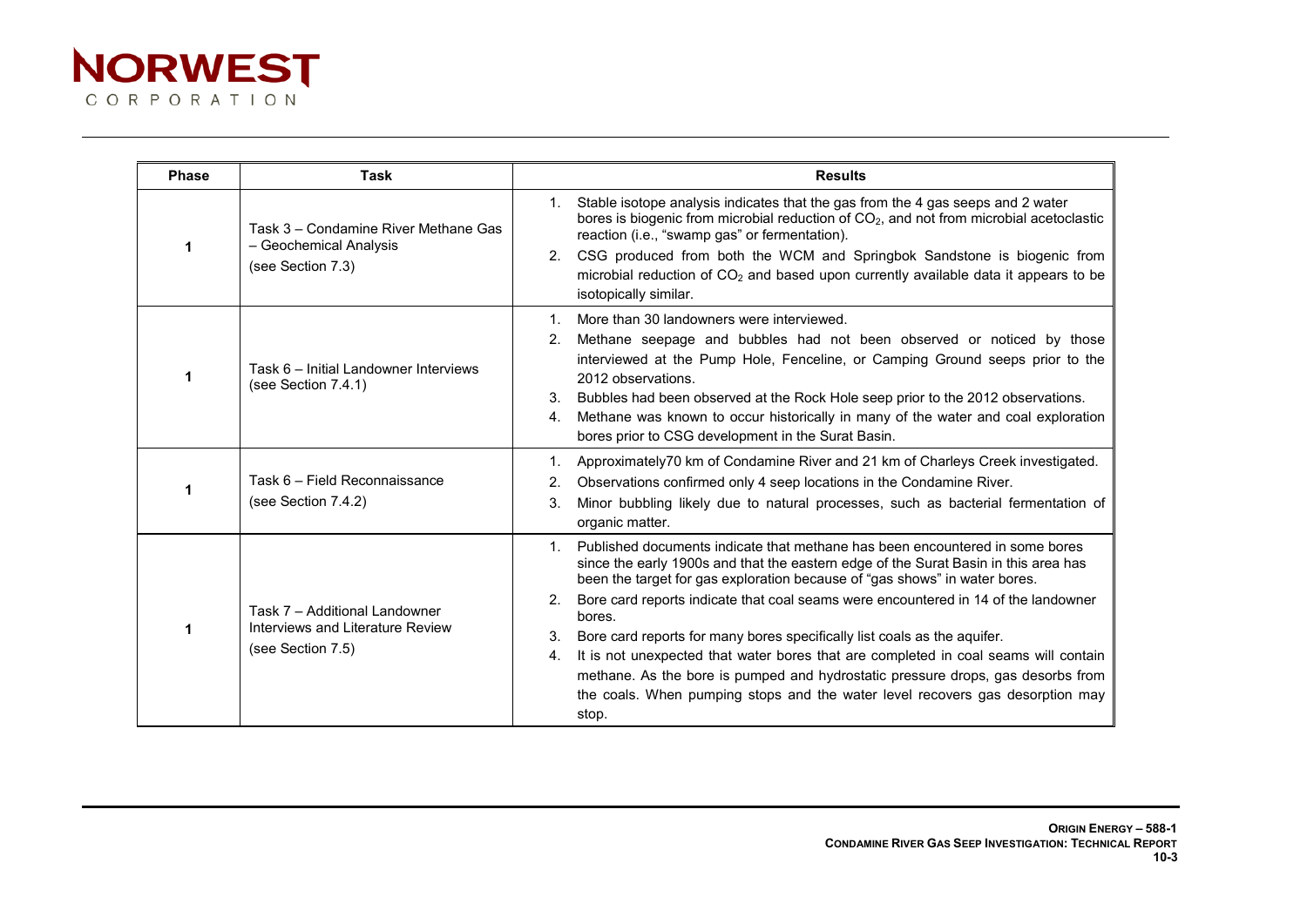

| <b>Phase</b> | Task                                                                                                               | <b>Results</b>                                                                                                                                                                                                                                                                                                                                                                                                                                                                                                                                                                                           |  |
|--------------|--------------------------------------------------------------------------------------------------------------------|----------------------------------------------------------------------------------------------------------------------------------------------------------------------------------------------------------------------------------------------------------------------------------------------------------------------------------------------------------------------------------------------------------------------------------------------------------------------------------------------------------------------------------------------------------------------------------------------------------|--|
|              | Task 8 - Additional Review of Government<br>Records<br>(see Section 7.6)                                           | There is a significant documented history of shallow methane in the region.<br>$\mathbf{1}$ .<br>Water and coal exploration bores in the area are often completed in the WCM<br>2.<br>and/or Springbok Sandstone and contain coals.<br>Published documents indicate that methane has been encountered in many<br>3 <sub>1</sub><br>bores since the early 1900s.                                                                                                                                                                                                                                          |  |
|              | Task 11 - Surface Geology Map (see Section<br>$7.7$ ) and<br>Task 12 – Geologic Cross Section (see Section<br>7.8) | Geologic map, WCM structure map, and cross section will be used and refined<br>$1_{\cdot}$<br>in the ongoing investigation of the sources, pathways, and mechanisms of<br>methane seeps.                                                                                                                                                                                                                                                                                                                                                                                                                 |  |
|              | Task 13 - Downhole Video of Water and Coal<br><b>Exploration Bores</b><br>(see Section 7.9)                        | Downhole video confirmed the presence of free gas in some water and coal<br>$1_{-}$<br>exploration bores.<br>Limited usefulness due to condition of the existing bores (collapsed, bacterial<br>2 <sub>1</sub><br>slime, turbidity, etc.), but may be useful in studying new boreholes or<br>boreholes drilled in the future.                                                                                                                                                                                                                                                                            |  |
|              | Task 18 - Review Condamine River<br>Hydrographic Data and Rainfall Records<br>(see Section 7.10)                   | Significant intense rainfall events have occurred at intervals in the project area.<br>1.<br>Condamine River has a history of periodic high discharge and flood events.<br>January 2011 discharge at Chinchilla Weir was highest recorded since 1966<br>3.<br>when records began.<br>Larger rainfall events have occurred prior to the stream flow gauging period, so<br>4.<br>the 2010-2011 and 2011-2012 discharges may have been exceeded in earlier<br>times.<br>The Pump Hole, Fenceline, and Camping Ground gas seeps were first<br>5.<br>observed in early 2012, after the 2011-2012 flood event. |  |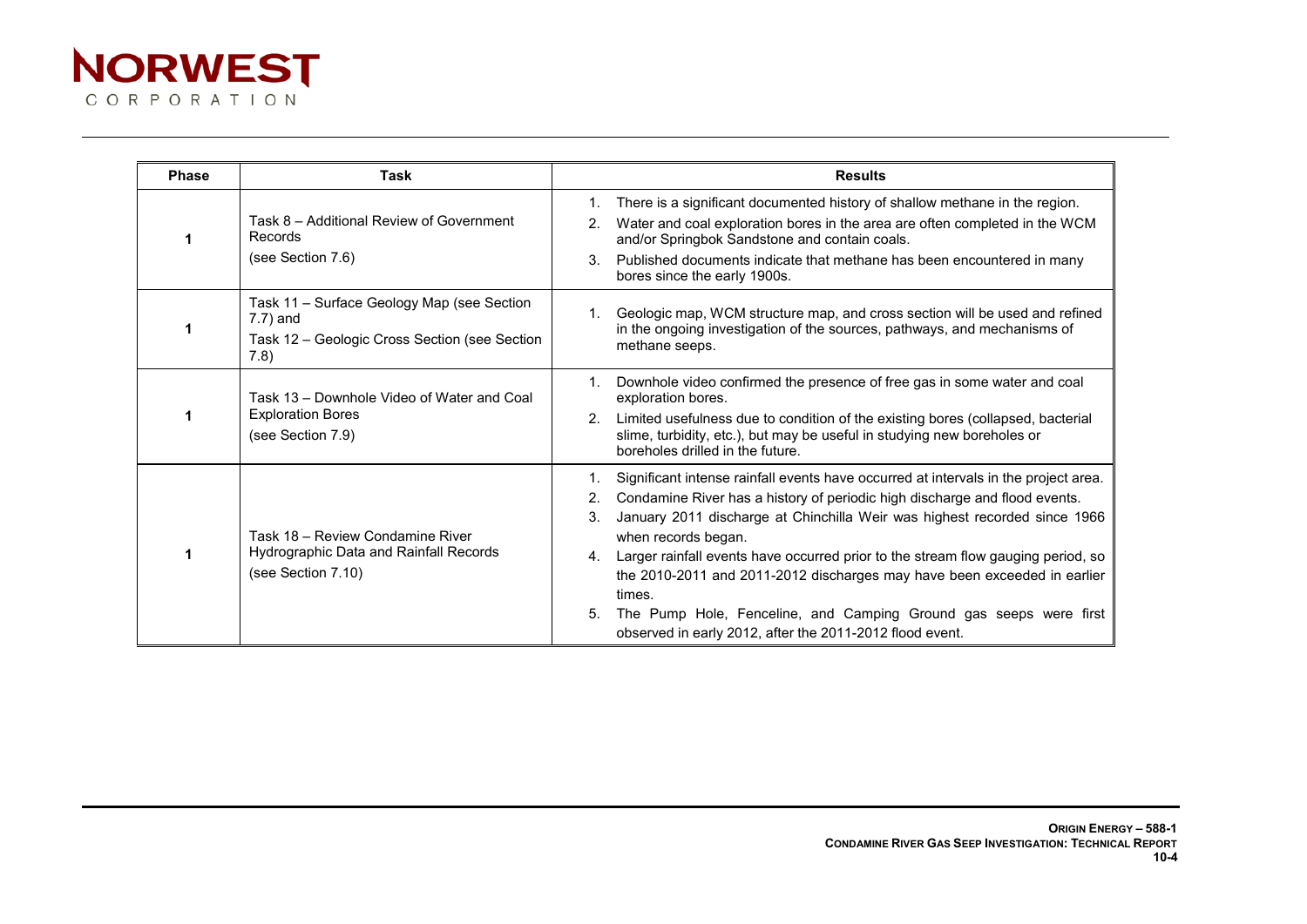

| <b>Phase</b> | Task                                                                                                |                | <b>Results</b>                                                                                                                                                                                                                                                                                                                                                                                                                                   |  |  |
|--------------|-----------------------------------------------------------------------------------------------------|----------------|--------------------------------------------------------------------------------------------------------------------------------------------------------------------------------------------------------------------------------------------------------------------------------------------------------------------------------------------------------------------------------------------------------------------------------------------------|--|--|
| $\mathbf{2}$ | Task 4 - Initial Surface Water Quality Sampling<br>(see Section 8.1)                                | $1_{-}$        | Data from limited number of samples from 2 locations represent "initial"<br>conditions only.                                                                                                                                                                                                                                                                                                                                                     |  |  |
|              | Task 5 - Aquatic Ecology Assessment<br>(see Section 8.2)                                            |                | Gas seeps are potentially having a minor impact on some water quality<br>parameters.                                                                                                                                                                                                                                                                                                                                                             |  |  |
|              |                                                                                                     |                | Adverse effects on local flora and fauna are not evident.                                                                                                                                                                                                                                                                                                                                                                                        |  |  |
|              |                                                                                                     | 3.             | Lower DO at 2 sites did not appear to have immediate adverse effects on<br>aquatic plants, macroinvertebrates, or fish.                                                                                                                                                                                                                                                                                                                          |  |  |
|              |                                                                                                     | 4.             | Impacts could change over time or with lowering of water levels.                                                                                                                                                                                                                                                                                                                                                                                 |  |  |
|              | Task 9 - Gas Flux<br>(see Section 8.3)                                                              | $1_{-}$        | CSIRO continues to develop the method and equipment for measuring the flux<br>of methane from the 4 gas seeps and evaluating the analytical results from its<br>surface water sampling.                                                                                                                                                                                                                                                          |  |  |
|              | Task 10 - Installation and Operation of Water<br><b>Level Gauging Stations</b><br>(see Section 8.4) | $1_{-}$        | Water level records provide a good context for the ecological assessment and<br>water quality studies.                                                                                                                                                                                                                                                                                                                                           |  |  |
|              |                                                                                                     | 2 <sub>1</sub> | Measurements from Origin stations are relative, they do not provide elevation;<br>therefore the data cannot be compared with the bathymetric survey (see<br>Section 8.7) or to water levels measured elsewhere e.g. at Chinchilla Weir.<br>They also cannot be used to determine when the river transitions from<br>continuous flow to discontinuous pools and vice versa. Therefore the<br>transducer elevations should be accurately surveyed. |  |  |
|              |                                                                                                     | 3 <sub>1</sub> | Water level and elevation are useful data, but does not address the question of<br>the erosive power of flood events, which is hypothesized as a factor in the<br>appearance of the gas seeps. Erosion effects can be determined from follow-<br>up bathymetric surveys.                                                                                                                                                                         |  |  |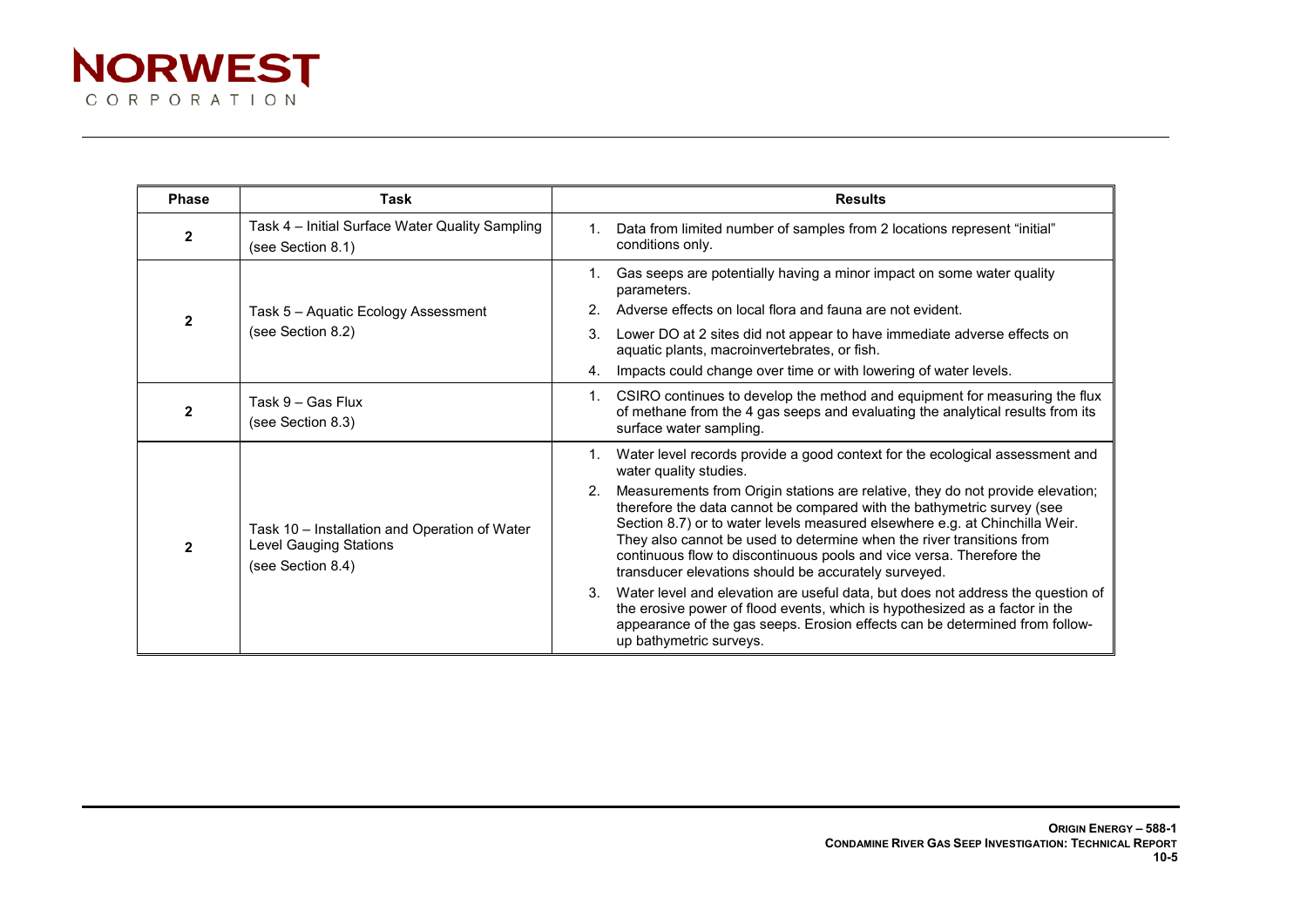

| <b>Phase</b>   | <b>Task</b>                                                                                                     | <b>Results</b>                                                                                                                                                                                                                                                                                                                                                               |  |
|----------------|-----------------------------------------------------------------------------------------------------------------|------------------------------------------------------------------------------------------------------------------------------------------------------------------------------------------------------------------------------------------------------------------------------------------------------------------------------------------------------------------------------|--|
| $\mathbf{2}$   | Task 14 - Review of CSG Industry and Other<br>Scientific Information Regarding Gas Seepage<br>(see Section 8.5) | Information from the CSG industry and other scientific sources were reviewed<br>1.<br>and used to develop the strategy for Phases 1 and 2 of the Condamine River<br>Gas Seep Investigation.                                                                                                                                                                                  |  |
|                |                                                                                                                 | Outside experts with experience in investigating gas seepage in the United<br>2.<br>States were hired to assist in the investigation.                                                                                                                                                                                                                                        |  |
| $\overline{2}$ | Task 15 - Surface and Shallow Subsurface<br>Soil Gas Survey<br>(see Section 8.6)                                | Established the current extent of the 4 gas seeps, The mapping data will be<br>1.<br>the baseline against which future mapping will be compared to determine<br>whether changes in extent of the seeps occur.                                                                                                                                                                |  |
|                |                                                                                                                 | Most methane seepage appears to be coincident with the active channel of the<br>2.<br>Condamine River and does not extend beyond the adjacent banks.                                                                                                                                                                                                                         |  |
|                |                                                                                                                 | Methane seepage is not occurring at the 3 areas of stressed vegetation of<br>3.<br>concern to landowners.                                                                                                                                                                                                                                                                    |  |
|                |                                                                                                                 | Methane seepage is not occurring around the 4 Orana pilot wells.<br>4.                                                                                                                                                                                                                                                                                                       |  |
|                |                                                                                                                 | Methane was detected at very low concentrations in most of the soil gas<br>5.<br>probes, therefore stable isotopes could not be analysed.                                                                                                                                                                                                                                    |  |
|                |                                                                                                                 | In most of the probes with higher methane concentrations, the isotope ratios<br>6.                                                                                                                                                                                                                                                                                           |  |
|                |                                                                                                                 | have been altered by oxidation and fractionation; therefore, they are not useful                                                                                                                                                                                                                                                                                             |  |
|                |                                                                                                                 | in determining the source of the gas in the probes.                                                                                                                                                                                                                                                                                                                          |  |
| $\mathbf{2}$   | Task 17 - Bathymetric Survey<br>(see Section 8.7)                                                               | The bathymetric map and profiles do not indicate a strong relationship<br>1.<br>between depth of the river bottom and the locations of the 4 gas seeps.                                                                                                                                                                                                                      |  |
|                |                                                                                                                 | Active bubbling occurs in areas where the river bottom is deep "holes", in<br>2.<br>areas where the bottom is relatively high, and in areas along the edge of the<br>active channel.                                                                                                                                                                                         |  |
|                |                                                                                                                 | The bathymetric survey provided a "snapshot" in time. Erosion effects and<br>3.<br>other changes can be determined from follow-up bathymetric surveys.                                                                                                                                                                                                                       |  |
|                |                                                                                                                 | Data from this survey can be compared to future data to help determine:<br>4.<br>whether erosion and redistribution of sediment opens up additional pathways<br>or closes existing pathways for gas migration; what role bathymetry has in the<br>locations of existing gas seepage; and whether bathymetric data can be used<br>for predicting future areas of gas seepage. |  |